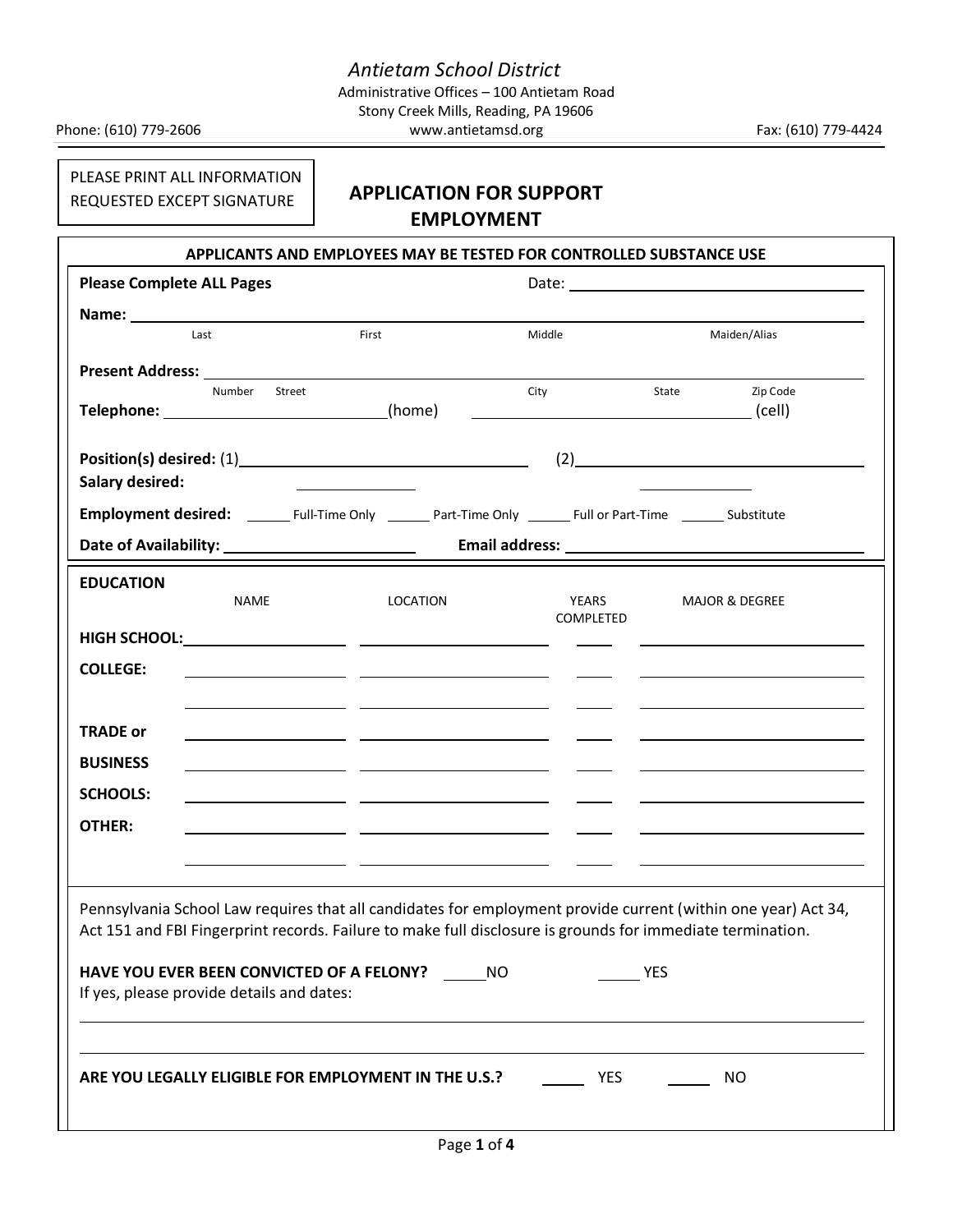## ANTIETAM SCHOOL DISTRICT

SUPPORT EMPLOYMENT APPLICATION

|                                                                                                                | <b>FOR VAN DRIVER APPLICANTS ONLY</b>                                                                                                                                                                                                                                           |  |  |  |  |  |  |
|----------------------------------------------------------------------------------------------------------------|---------------------------------------------------------------------------------------------------------------------------------------------------------------------------------------------------------------------------------------------------------------------------------|--|--|--|--|--|--|
| Do you have a driver's license? ________ Yes _____________ No                                                  |                                                                                                                                                                                                                                                                                 |  |  |  |  |  |  |
|                                                                                                                |                                                                                                                                                                                                                                                                                 |  |  |  |  |  |  |
|                                                                                                                |                                                                                                                                                                                                                                                                                 |  |  |  |  |  |  |
|                                                                                                                |                                                                                                                                                                                                                                                                                 |  |  |  |  |  |  |
| If yes, please provide details and dates:                                                                      |                                                                                                                                                                                                                                                                                 |  |  |  |  |  |  |
| Have you had any moving violations during the past three (3) years? _____ YES _____ NO If yes, how many? _____ |                                                                                                                                                                                                                                                                                 |  |  |  |  |  |  |
| If yes, please provide details and dates:                                                                      |                                                                                                                                                                                                                                                                                 |  |  |  |  |  |  |
|                                                                                                                |                                                                                                                                                                                                                                                                                 |  |  |  |  |  |  |
|                                                                                                                | <b>MILITARY</b>                                                                                                                                                                                                                                                                 |  |  |  |  |  |  |
| HAVE YOU EVER BEEN IN THE ARMED FORCES?                                                                        | _____ Yes _________ No                                                                                                                                                                                                                                                          |  |  |  |  |  |  |
|                                                                                                                | ARE YOU NOW A MEMBER OF THE NATIONAL GUARD? _____ Yes _______ No                                                                                                                                                                                                                |  |  |  |  |  |  |
|                                                                                                                |                                                                                                                                                                                                                                                                                 |  |  |  |  |  |  |
|                                                                                                                | An application form sometimes makes it difficult for an individual to adequately summarize a complete background. Use the space below to<br>summarize any additional information necessary to describe your full qualifications for the specific position you are applying for: |  |  |  |  |  |  |
|                                                                                                                |                                                                                                                                                                                                                                                                                 |  |  |  |  |  |  |
|                                                                                                                | Please list two (2) references other than relatives or previous employers:                                                                                                                                                                                                      |  |  |  |  |  |  |
|                                                                                                                |                                                                                                                                                                                                                                                                                 |  |  |  |  |  |  |
|                                                                                                                |                                                                                                                                                                                                                                                                                 |  |  |  |  |  |  |
|                                                                                                                |                                                                                                                                                                                                                                                                                 |  |  |  |  |  |  |
|                                                                                                                |                                                                                                                                                                                                                                                                                 |  |  |  |  |  |  |
|                                                                                                                | Telephone: $\frac{1}{1}$ $\frac{1}{1}$ $\frac{1}{1}$ $\frac{1}{1}$ $\frac{1}{1}$ $\frac{1}{1}$ $\frac{1}{1}$ $\frac{1}{1}$ $\frac{1}{1}$ $\frac{1}{1}$ $\frac{1}{1}$ $\frac{1}{1}$ $\frac{1}{1}$ $\frac{1}{1}$ $\frac{1}{1}$ $\frac{1}{1}$ $\frac{1}{1}$ $\frac{1}{$            |  |  |  |  |  |  |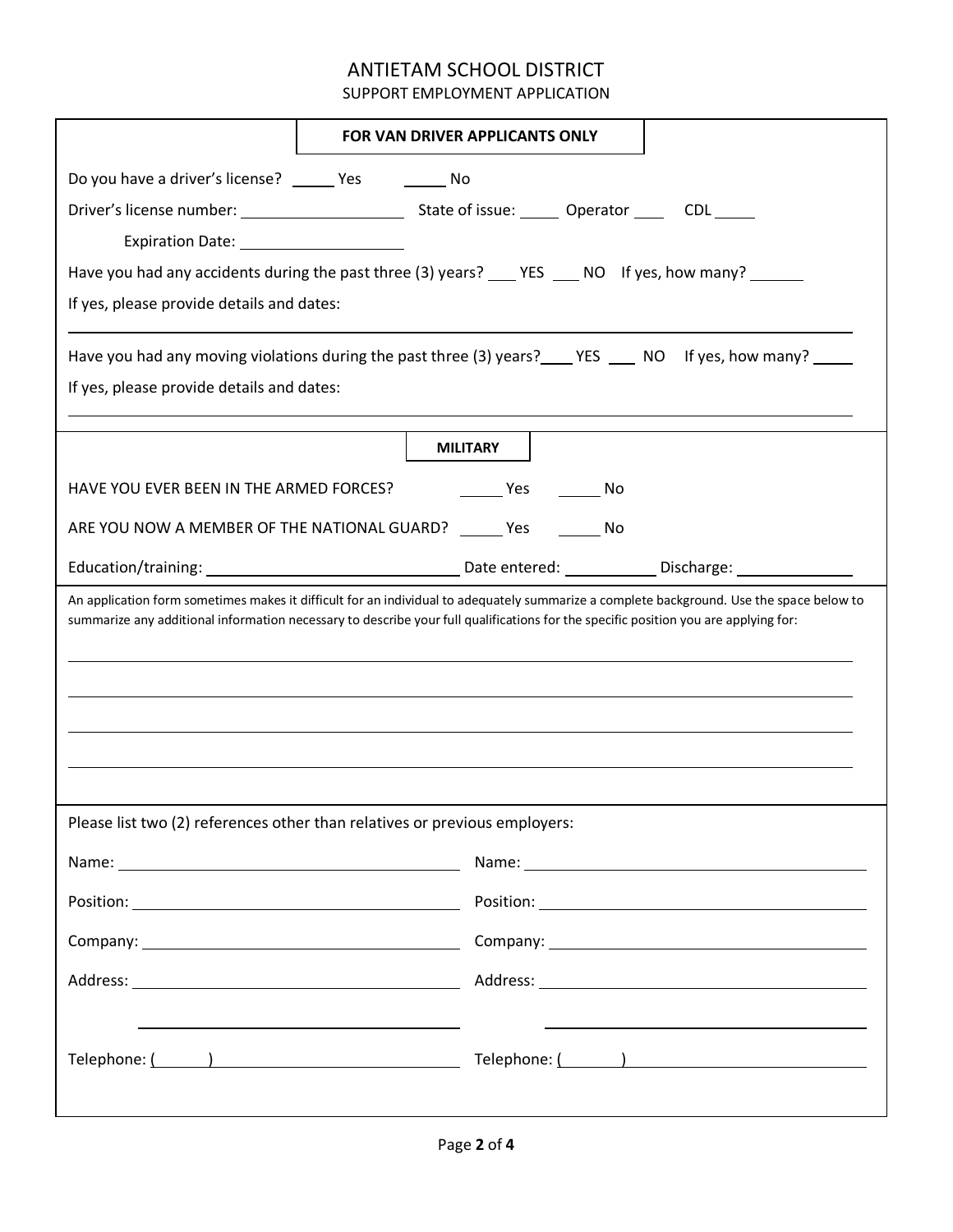## ANTIETAM SCHOOL DISTRICT

#### SUPPORT EMPLOYMENT APPLICATION

|                                                                                                                      | List the jobs you held, duties performed, skills learned or used, advancements/promotions while you worked for this company: |                                                                                  |
|----------------------------------------------------------------------------------------------------------------------|------------------------------------------------------------------------------------------------------------------------------|----------------------------------------------------------------------------------|
|                                                                                                                      |                                                                                                                              |                                                                                  |
|                                                                                                                      |                                                                                                                              |                                                                                  |
|                                                                                                                      |                                                                                                                              |                                                                                  |
|                                                                                                                      |                                                                                                                              |                                                                                  |
|                                                                                                                      |                                                                                                                              | Salary (start): ________________________ (final): ______________________________ |
|                                                                                                                      |                                                                                                                              |                                                                                  |
|                                                                                                                      |                                                                                                                              |                                                                                  |
|                                                                                                                      | List the jobs you held, duties performed, skills learned or used, advancements/promotions while you worked for this company: |                                                                                  |
|                                                                                                                      |                                                                                                                              |                                                                                  |
|                                                                                                                      |                                                                                                                              |                                                                                  |
|                                                                                                                      |                                                                                                                              |                                                                                  |
|                                                                                                                      |                                                                                                                              |                                                                                  |
|                                                                                                                      |                                                                                                                              |                                                                                  |
| <u> Alexandria de la contrada de la contrada de la contrada de la contrada de la contrada de la contrada de la c</u> | Salary (start): ____________________ (final): __________________________________                                             |                                                                                  |
|                                                                                                                      |                                                                                                                              |                                                                                  |
|                                                                                                                      |                                                                                                                              |                                                                                  |